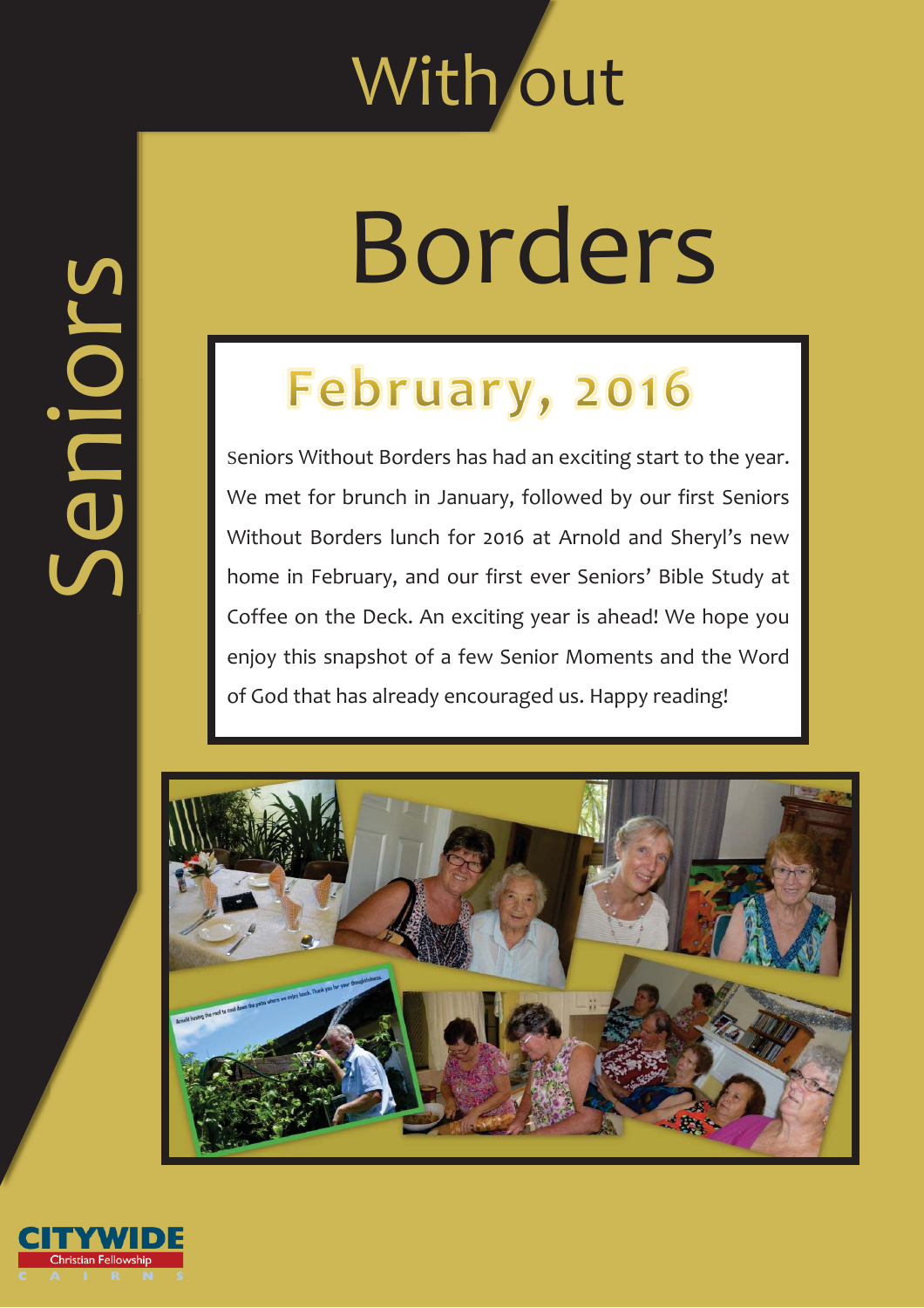## **Seniors Brunch**



The Seniors' Brunch was our opportunity as Seniors to gather together and pray for the year ahead. The main thought the Lord brought forth was that He wants to set us free. We have capped our capacity like old wells by putting limitations on ourselves and our Creator. But He wants to see us flourish in our senior years. He called us to forgive others and to come free of self-condemnation. Robyn quietly declared it really is a new and living way He's asking us to live by. Lorraine shared an exhortation that we can continue to be active in serving as we age.

#### **Serving in our Older Ages** by Lorraine

In Psalm 71:17-18 the author says *"Oh God, You have taught me from my youth; now also when I am old and grey headed, O God do not forsake me, until I declare Your strength to this generation, Your power to everyone who is to come."*

The psalmist said, *"You have taught me from my youth".* Many of us have been taught from our youth. We have seen God's mercy in our days of trouble, we have known God's comfort in our days of grief, and we have learned to trust God's faithfulness. But this mercy, this comfort and this faithfulness are gifts God have given us to pass on to the next generation. God's work for you and me in our grey headed years is to lead by our example.

The psalmist said *"do not forsake me, until I declare Your strength to this generation".* Becoming older and frailer is a part of life but frailty does not mean our work is done. It merely means that our work is different. We are still sustained by God's strength and purpose. We reassure the younger generation that they too can stay faithful and relevant in their old age.

And finally, the psalmist said *"do not forsake me until I declare your power to everyone who is to come"*. There is a generation who sits at our feet, who plays around our tables and who are not yet born who will be blessed because of our faithful offering today. We won't know them but they will know us by our fruit. Our children's children will inherit, continue and increase the work God has started through us. Let us hold this great gift with all the awe and respect it deserves.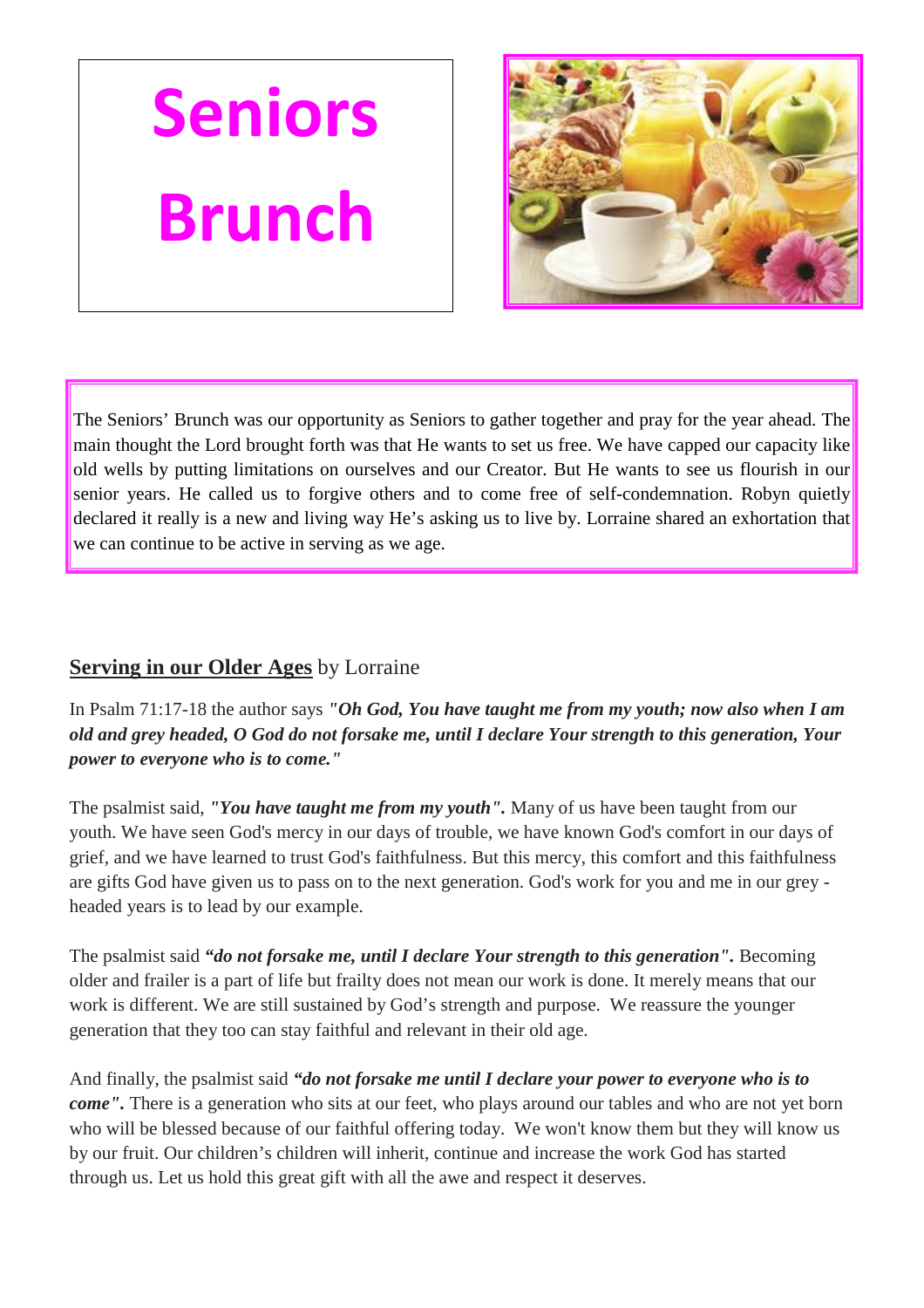## February Lunch

At this first lunch of the year there was a feeling of excitement because God has a definite plan for us seniors. We are friends of God and friends of friends, and we rejoice in this. Doreen gave thanks for the food which we all heartily enjoyed.

After singing "What a Friend We Have in Jesus" and "Rock of Ages, Cleft for Me" there was a short time of prayer. Robyn shared a testimony, "A New and Living Way" reminding us we can be easily angered by things that have happened in the past, or worrying about the future instead of resting in God's love today. You can read more of Robyn's testimony below.

Arnold's theme this month was that we are hidden in Christ and we have a name and works written before time. As we learn to walk each day in Robyn's 'new and living way' we will fill out who God has created us to be.

After singing "Just a Closer Walk with Thee" and "Leaning on the Everlasting Arms" we discussed the changes to our meeting as Seniors for the new year and concluded with prayer. It is exciting, indeed, as we look ahead to what the Lord has for us!



#### **A New and Living Way: A Way of Love and Peace** – Robyn

Can we really surrender our will to the Lord? We often think we are in obedience and following the Lord by doing all the right things, but is it His will or our will that we do? This is a crucial lesson to learn.

During January, whilst on holiday in Victoria with relations, we faced many difficult circumstances. Even though we were doing our best to help the situation, we were accused by others of hiding behind our Christian facades. It was extremely unpleasant, until I suddenly realised the best way to deal with the situation was not to react at all, but in fact do nothing.

Suddenly there was a great peace within me, and although nothing could be done to fix the situation, the problem with our accusers died down, as they had no one to fight with. The thought occurred to me this is how Christ reacted when attacked by the Jews and Pontius Pilate. This was the way to go free.

Jesus said to consider how the lilies grow, how they grow and don't worry about tomorrow (Luke 12:27). Anger and anxiety are big problems today, but these problems could be tackled by not reacting against others. Instead we can rest in God's will and love. However, we first have to submit to God's will for our lives.

It is not so easy to get around this problem of doing things our own way. Our thinking or ego can control us as we live our lives, thinking of past hurts or future fears. Instead, let us live in the present where God is. Chaos and bondage is often a problem of our own making.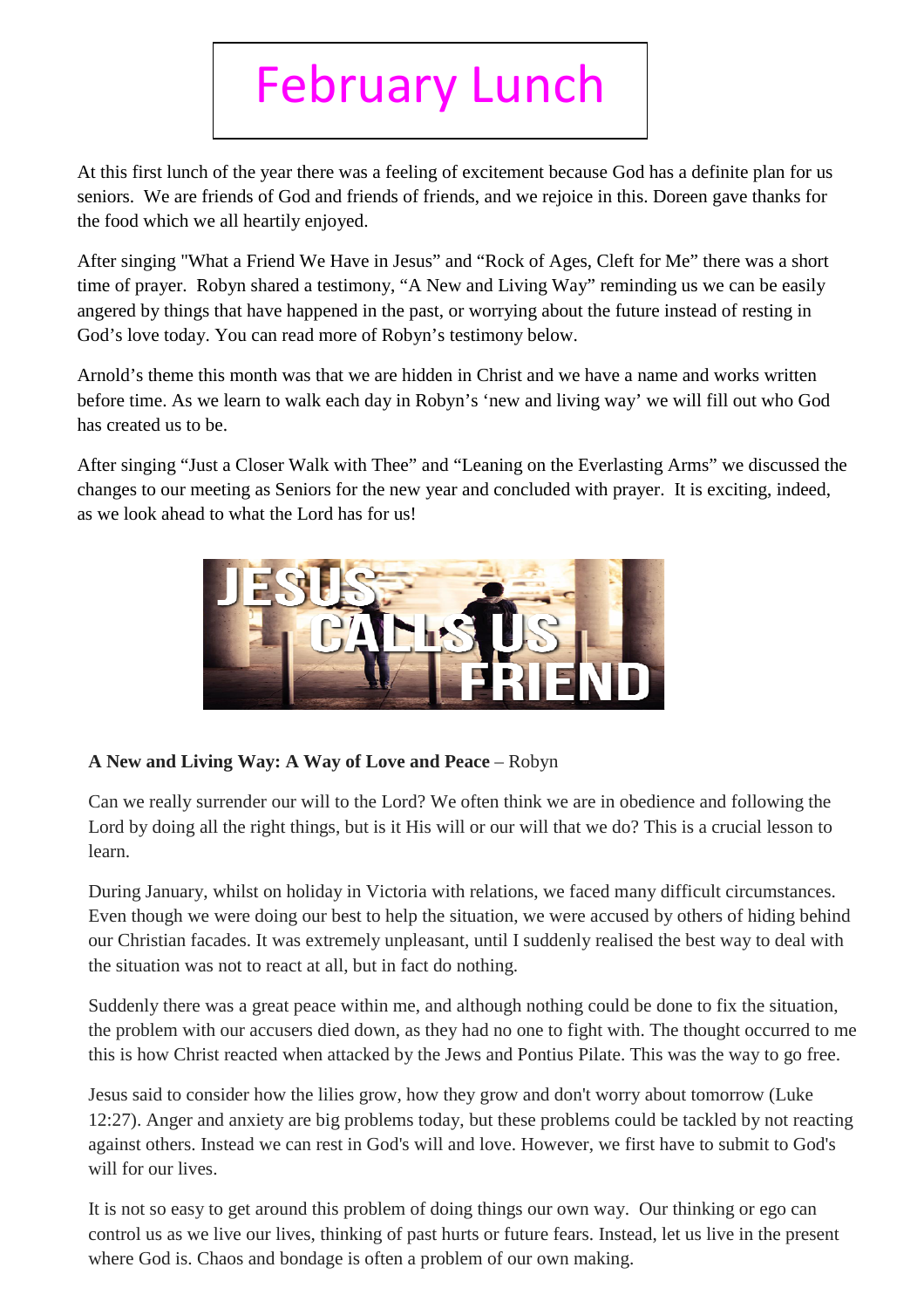### **Seniors Lunch continued**

#### **Our Name and Works** – Arnold

We know that we were named before time began and our name and works were written in the Book of Life. However, we can be erased from the Book. Revelation 20:15 says that anyone whose name is not found in the Book of Life will be thrown into the lake of fire. How important is it then to know how to remain in the Book!

Revelation 3:5 tells us that he who overcomes will not be erased from the Book of Life and Colossians 3:1-4 tells us that if we are hidden in Christ, we will be revealed with Him in glory*.* So we have to be overcomers and be hidden in Christ.

My life is to be hidden in Christ. This means nothing of me, but only His life in me. None of my own ideas and aspirations, but only His works to be fulfilled in me. Not me naming myself, but only the name He has predestined for me.

In this place, I am an overcomer. In this place, there is rest from my works, because I am hidden in Him. He is my safe haven, where I can rest, safe and secure in His everlasting arms, knowing and fulfilling His will for me.

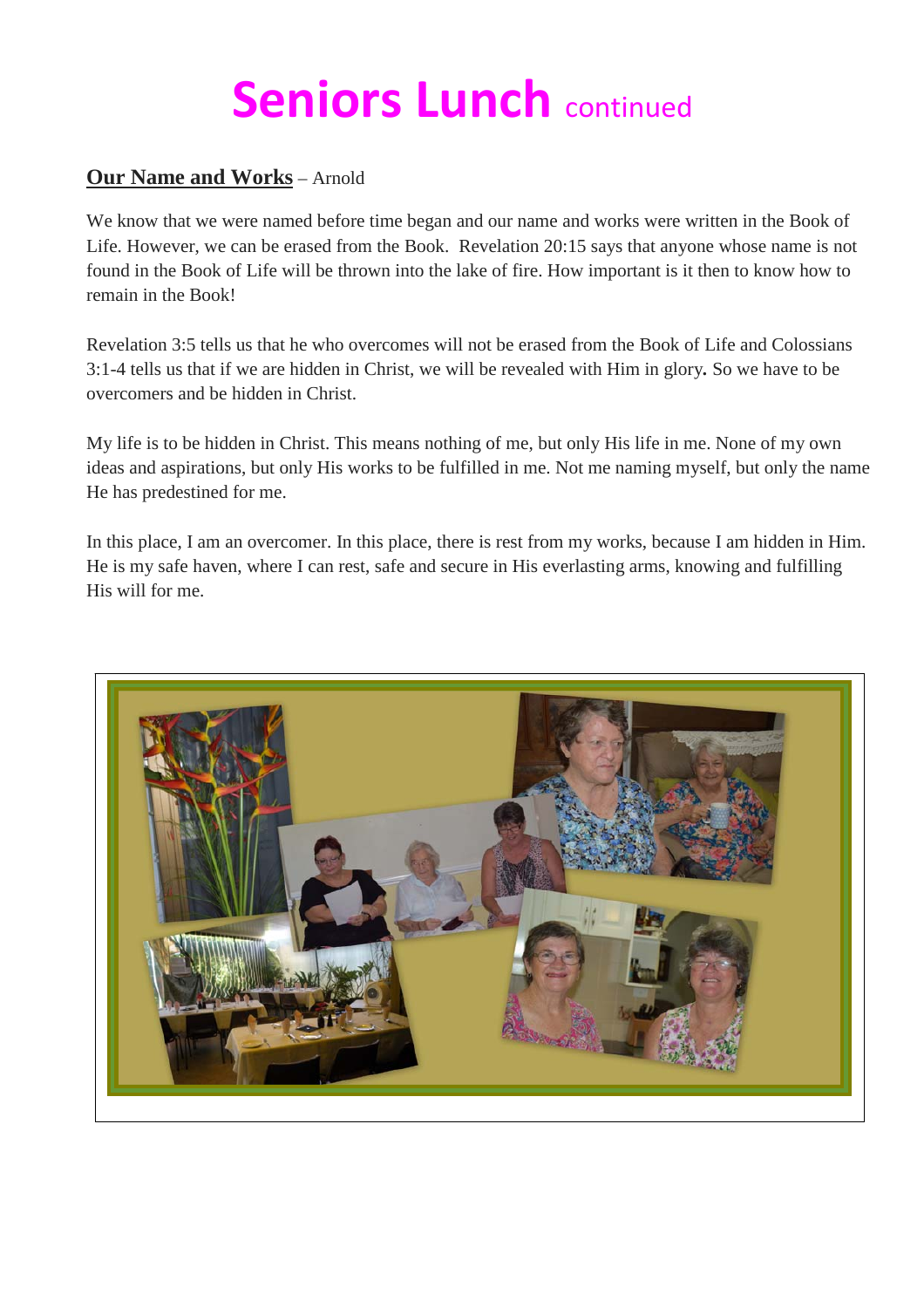

How well do we know God?

Our first meeting with the Lord is a very real meeting and shapes our relationship with Him. But how well do we know Him? In our first ever Bible Study together Josh asks us this vital question.

#### **The God of Abraham, Isaac and Jacob** - Josh

God is continually calling us on. We can be exactly where we should be, according to God, right now. But if we don't keep obeying then in the next season we won't be exactly where God has us to be. God has a work for us, no matter what age and stage we are at in life. Likewise, God does not give up on us and He does not say we are too old.

God meets each of us in a particular way. What aspect of God's life has been established in you? What do you reveal of God as you go about your life? Do you know the God of Abraham? Do you know the God of Isaac? And do you know the God of Jacob? God met each of these men, the three we call the Patriarchs, in a different way and as a result something different was established in each. If we are to know God then we must meet and know the God of Abraham, Isaac and Jacob. When we meet Him the way the Patriarchs did, something of God becomes substantial in us.

Beginning with Abraham, Paul called him the father of all who believe. Believing is of our heart, our inner man, not of our brain or mind. The evidence that I am a believer is that I am a doer of the word. To know the God of Abraham is to know the fatherhood of God in our lives. We know that we are receiving and are obedient to the word of God, believers because we are doers.

Isaac is the son of promise and demonstrates the call of sonship. Isaac was trained in offering and was able to carry the load his earthly father placed upon him, all the time knowing and believing that God would provide Himself a Lamb for offering. Often, when people feel they have been called by God to a service or a sacrifice, it leads them to set their own path. But Isaac shows us that God's call leads to fellowship. Isaac joined the fellowship of Abraham in trusting God. We join the fellowship of Christ's sufferings, as Isaac did, through our sonship.

Jacob, Isaac's younger son illustrates the election of God which is our work that He has foreordained for us to do. Esau was Jacob's twin, yet he did not obtain his election or his work because He did not value his birthright. Jacob, on the other hand desired God's birthright above all other things. Although he made many mistakes along the way he never ceased from striving to attain all that God had planned for him. By our faithful obedience and seeking after God's plan for our lives we also will make our election sure.

Each of us has met God in a different way and at different stages of our lives but from that first meeting He has been continually calling us on. Like Abraham, Isaac and Jacob we can be exactly where we should be, as sons, doing our works in faith according to God plan for us right now. Age is not a hindrance to our work in God, it is the next part of our journey of faith, fulfilling our call and election to the end.